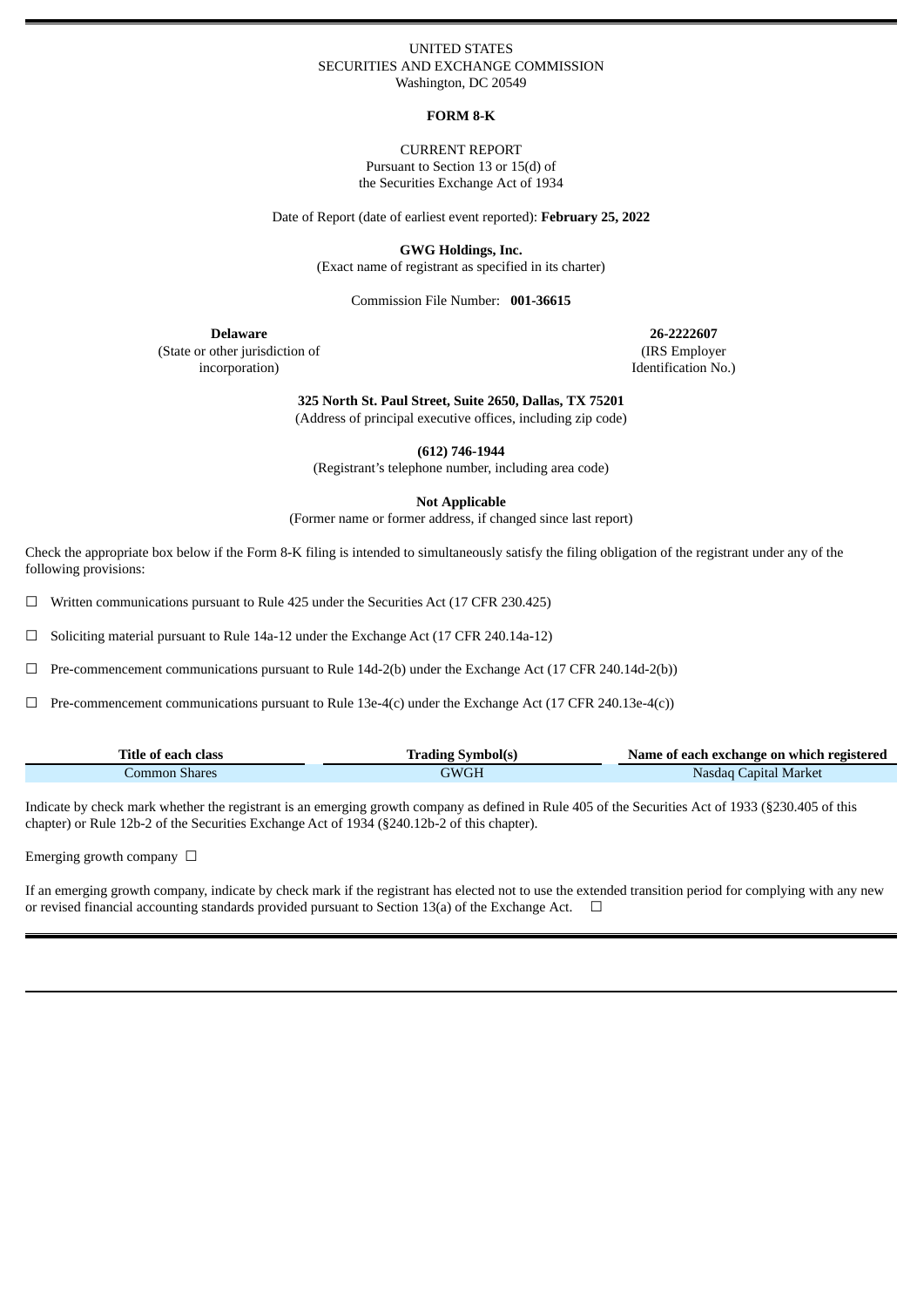#### **Item 1.01 Entry into a Material Definitive Agreement**

On February 25, 2022, GWG DLP Funding IV, LLC ("DLP IV"), an indirect subsidiary of GWG Holdings, Inc. ("GWG" or the "Company"), entered into First Amendment (the "Amendment") to the Fifth Amended and Restated Loan and Security Agreement, dated as of December 14, 2021, with LNV Corporation, as lender, and CLMG Corp., as the administrative agent on behalf of the lenders under the agreement (as amended, the "Fifth Amended Facility"). The principal amount outstanding under the Fifth Amended Facility as of the date of this report is \$289.8 million.

The Amendment provides that, subject to the conditions set forth in the Fifth Amended Facility, on or prior to the commitment termination date under the Fifth Amended Facility, (i) the lenders shall make ongoing maintenance advances under the Fifth Amended Facility (solely with respect to ongoing maintenance costs with respect to scheduled premiums on pledged life insurance policies under the Fifth Amended Facility payable on or before April 1, 2022) to DLP IV, and (ii) the lenders may, in their sole and absolute discretion, make ongoing maintenance advances under the Fifth Amended Facility (solely with respect to ongoing maintenance costs with respect to scheduled premiums on pledged life insurance policies payable on May 1, 2022) to DLP IV.

#### Item 2.03 Creation of a Direct Financial Obligation or an Obligation under an Off-Balance Sheet Arrangement of a Registrant

The information set for in Item 1.01 is incorporated herein by reference.

1